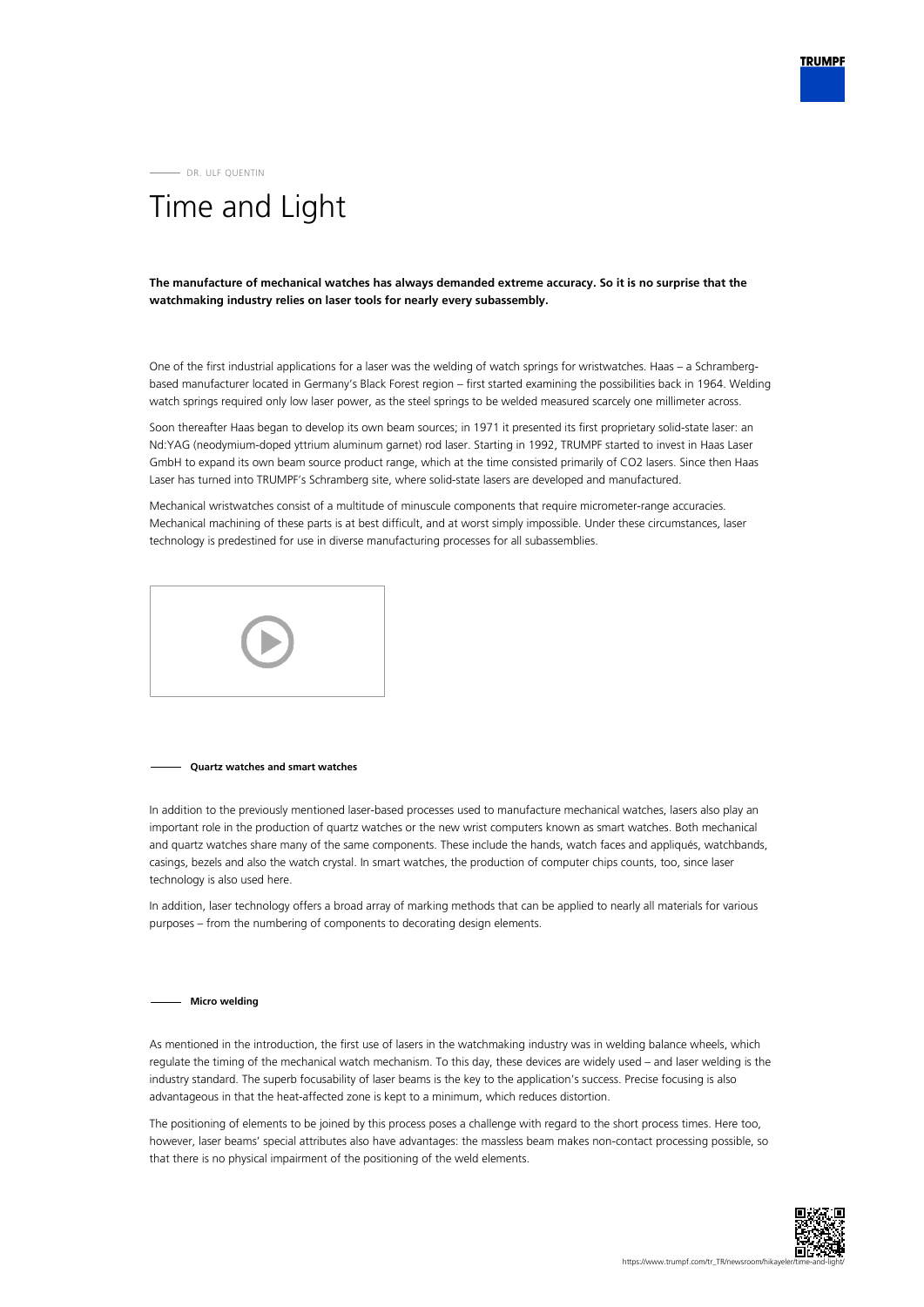

Pulsed lasers with a high beam quality are particularly well-suited for laser beam micro welding – and one such laser is the TruPulse 21 from TRUMPF, with a wavelength of 1,064 nanometers, an adjustable pulse duration in the millisecond range, and a very high beam quality of 4 mm mrad. The pulsed operation of the laser makes it possible to momentarily attain comparatively high intensities, causing rapid fusing and welding without a greater amount of heat being conducted and leading to distortion.



Very intricate shapes with no physical stress: laser-cut hand of a wristwatch. Picture: TRUMPF



In fusion cutting, the material melts into the kerf while shielded by an inert gas and the molten material is forced out by the gas pressure. Picture: TRUMPF



One of the first industrial laser applications: laser-welded watch springs. Picture: TRUMPF



The laser beam works with extreme precision and with no need for rework. This makes it ideal for cutting gears, with fusion cutting being the primary method. Picture: TRUMPF



The variety of materials in precision cutting applications ranges from stainless steel – as seen here – to copper alloys and synthetic rubies for jewel bearings. Picture: TRUMPF



The welding spot has a diameter of 0.2 millimeters. Picture: TRUMPF

### **Welding of highly reflective materials**

Additionally, the higher intensities of pulsed lasers are helpful in welding highly reflective materials such as copper-based alloys. When it comes to welding with a continuous beam, single-mode fiber lasers in the TruFiber series are very especially suited due to their outstanding beam quality. To achieve the required degree of accuracy, this process usually uses triaxial machines with lateral accuracies (x/y) of approx. 5 micrometers. So the demands placed on the machine concept are just as high as the ones placed on the laser used.

In addition to joining watch springs, laser beam micro welding is used in the watchmaking industry to manufacture bezels, casings and metal watchbands, among other things. Here, the range of materials extends from various stainless steels and copper alloys (copper beryllium, brass) to gold.

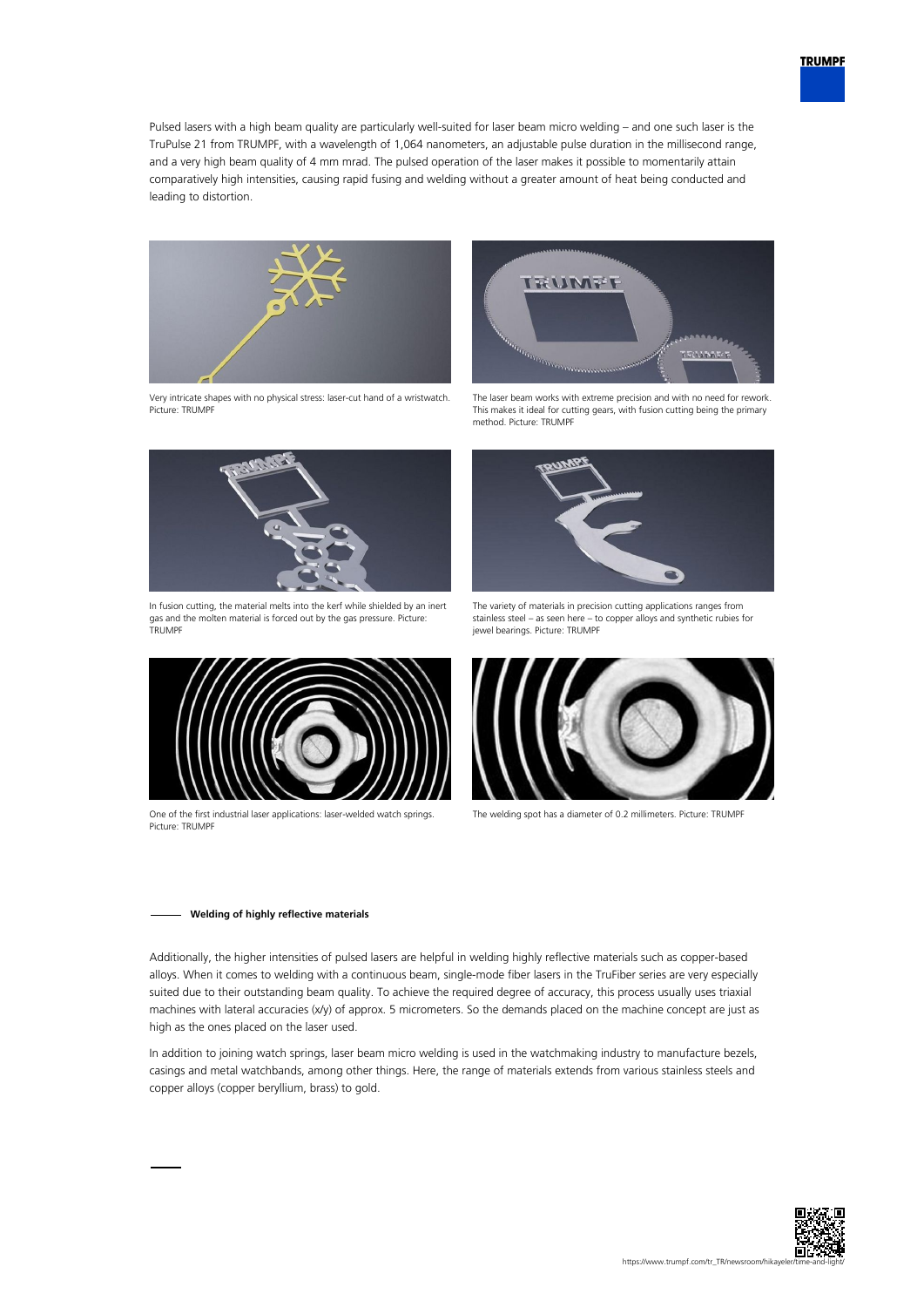

### **Precision cutting with fiber lasers**

Along with welding, another major application area for laser technology is cutting. So it is no surprise that there are also a host of cutting applications for lasers in watchmaking. Of course, in watchmaking, where accuracy is so important, lasers are used solely for precision cutting, where they deliver maximum precision with minimum kerfs, while still maintaining the high quality of the cut edges.

Consequently, the industry tends to use fiber lasers – such as the machines in the TruFiber series. The key reason is the previously mentioned superb beam quality (M² < 1.1), which enables the best possible focusing of the beam. Fusion cutting is the cutting method employed, which sees the material melting into the kerf while shielded by an inert gas (nitrogen, argon) and the molten material then being forced out by the gas pressure.

Laser beam precision cutting is even more widely applied in the watchmaking industry than micro welding. Manufacturing of the various gears of watch mechanisms accounts for the lion's share of this. Further cutting applications include making the hands, watch faces and diverse appliqués. The materials range from stainless steels to copper alloys and synthetic rubies, which are used for jewel bearings or as part of the pinion. In precision cutting, the required accuracies are even greater than in micro welding, namely about two micrometers at the working planes of the triaxial machines used.

### **Micromachining with ultrashort pulse lasers**

Ultrashort pulse lasers, which have made great advancements in recent years and have come to dominate industrial applications, are especially suited to micromachining. Ultrashort laser pulses are defined as being those with intervals in the picosecond and femtosecond range. Pulses that are this short enable fundamentally different types of interaction between laser beam and material and thus expand the application area for laser technology.

Machining with longer pulses always constitutes a thermal process: depending on the intensity, the material is heated, melted, vaporized or directly sublimated, which – if the parameters have been chosen correctly – can be used for cutting, welding, etc. Due to the material's conductivity, a heat-affected zone always forms – even if this usually quite limited, on account of the laser tool's precision, and the result of the processing is generally not adversely affected.

With ultra-short laser pulses, however, the processing of the material is fundamentally different. The brief pulse intervals result in extremely high peak pulse power and, with appropriate focus, extreme power density on the workpiece of up to 1018 watts per square centimeter. By comparison, deep-penetration welding of steel plate requires approximately 106 watts per square centimeter.

## **»**

### **Ultrashort pulse lasers, which have made great advancements in recent years and have come to dominate industrial applications, are especially suited to micromachining.**

#### **Greater precision thanks to "cold" processing**

Due to these extreme intensities, the material is practically instantly ionized and thus transformed to a plasma state. The plasma which is created is under extremely high pressure and thus expands away from the surface of the material, resulting in the ablation. The excess energy is thereby carried away in plasma or material vapor and through diffusion can spread out into the surrounding material in the form of heat.

This consequently prevents, or at least substantially limits, the formation of a heat-affected area, ergo in conjunction with ultra-short laser pulses this is often referred to as "cold processing". In this manner, with picosecond and femtosecond lasers it is possible to achieve an even higher degree of precision in cutting, drilling and ablation, although the process speeds are slower than is the case with nanosecond, microsecond or millisecond pulses.

### **Picosecond lasers in the watchmaking industry**

Meanwhile, of course, there are also numerous applications in the watchmaking industry where picosecond lasers can

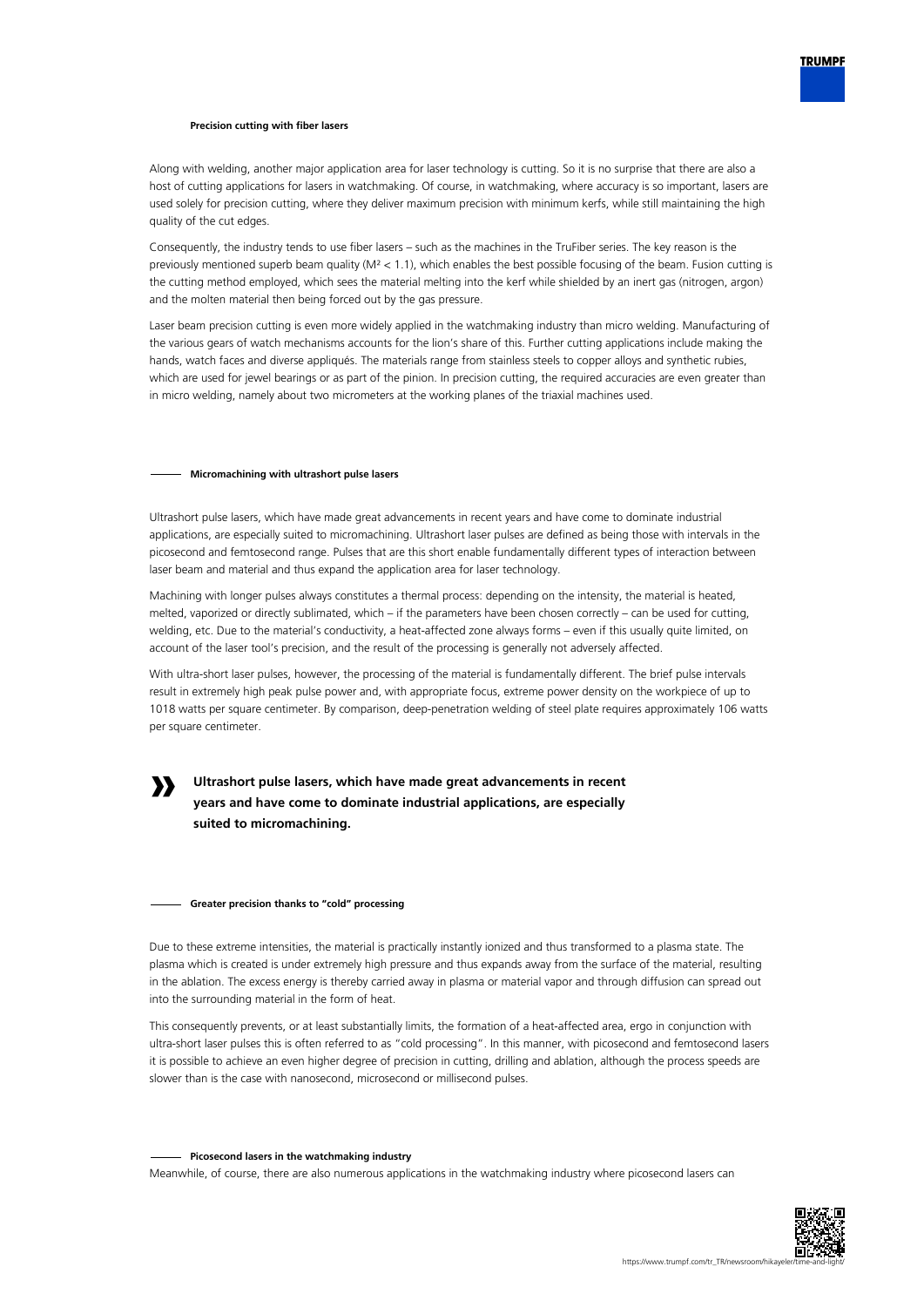demonstrate their advantages. For example, some gears are already being cut with the aid of TruMicro Series 5000 lasers, which feature pulse durations of ten picoseconds, with the utmost in precision and no need for rework. A further application is the cutting of second-stop springs. These springs are made of steel sheet that is only 0.01 to 0.05 millimeters thick, yet is cut without the slightest distortion.

In addition to the previously mentioned increase in precision, ultrashort laser pulses also make it possible to process materials that longer laser pulses are barely able to process, if at all. These materials are primarily those that are very hard and brittle, those that cannot be processed under stress, and also transparent or thermo-sensitive materials, which are unsuitable for processing with lasers using longer pulses.

Pawls are an example of this: their pinion and pinion wheel must avoid steel, because of its magnetic properties, and instead be made of silicon. These intricate, weight-saving designs cannot be manufactured with the same accuracy by any other means.



Picosecond lasers cut the most minuscule precision mechanical components; here, a second-stop spring for wristwatches made of 0.05 millimeter thick stainless steel. Picture: TRUMPF



With regard to bezels and watch casings made of ceramic: no tool other than an ultrashort laser beam can create contours like these with such speed and precision. Picture: TRUMPF



With regard to watch crystals and watch faces made of sapphire: the cold processing generates no heat, thus preventing microscopic cracks that might weaken such components as this thin sapphire platelet. Picture: TRUMPF



Smartphone display: chemically prestressed glasses such as those used for tablets and cell phones are now finding their way into watches. Picosecond



Cutting to specification with an ultrashort pulse laser: watch hands made of 0.05 millimeter thick stainless steel. The slotted recesses provide space for a subsequent application of fluorescent material. Picture: TRUMPF



Extremely fine ceramic drill hole, as seen under an electron microscope, with the ultrashort pulse laser. Picture: TRUMPF



The triangular opening in a sapphire platelet, as seen under an electron microscope, has virtually perfect edges right up to the tips. Picture: TRUMPF



**TRUMPF**